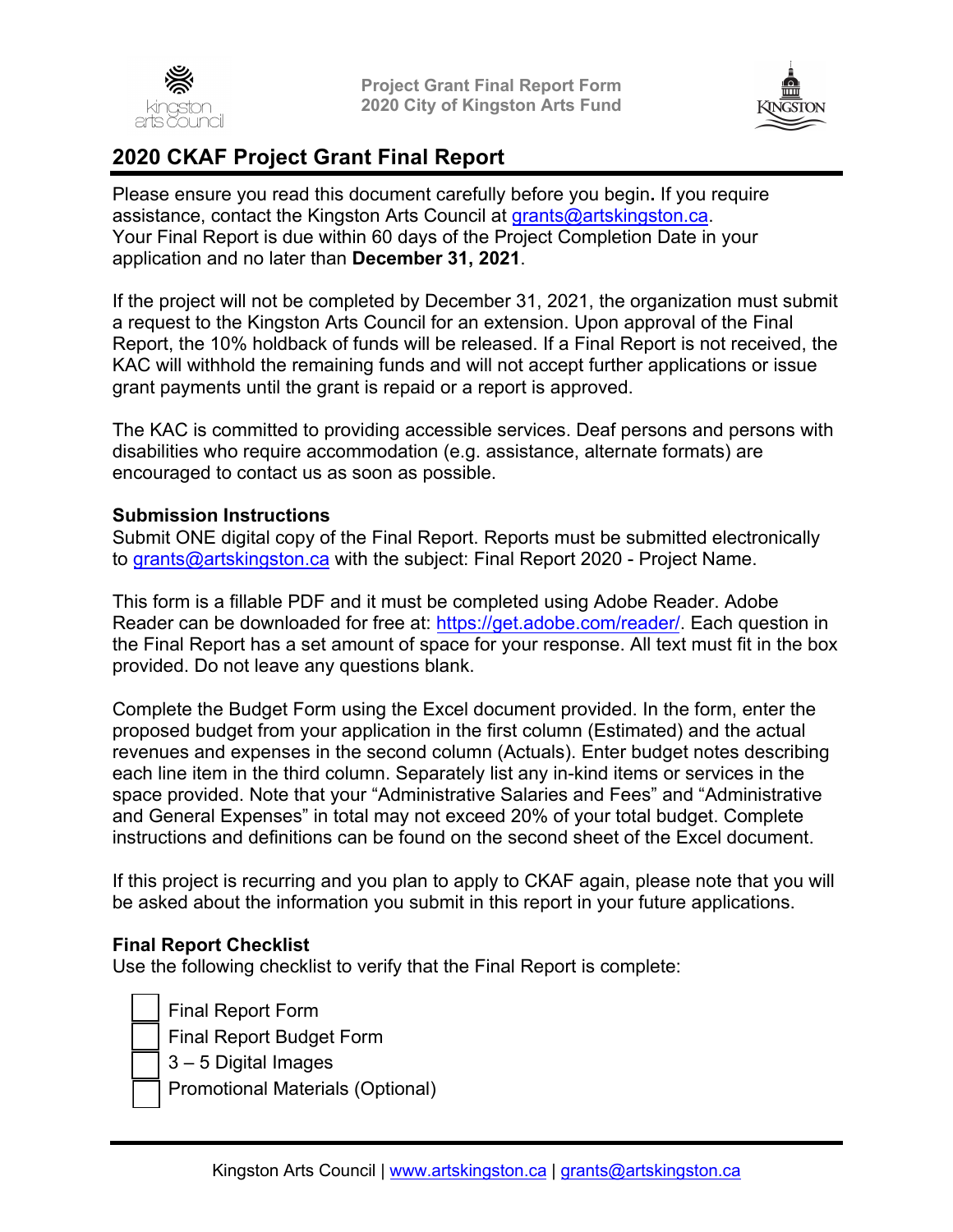



## **Section 1: Signatures**

Reports must be signed and dated on or before your Final Report deadline, which is 60 days after your Project Completion Date as stated in your CKAF Application and no later than December 31, 2021.

Organizations require **two (2)** signatures by signing officers. Collectives require **three (3)** signatures by signing officers. Collectives with a sponsor require **five (5)** signatures: two (2) from signing officers of the sponsor organization and three (3) from signing officers of the collective.

You may use the "Fill and Sign" function on Adobe Reader or you may insert an image of the signatures directly into the signature page.

By signing below, you are stating and agreeing to the following:

"We confirm that the 2020 City of Kingston Arts Fund Project Grant awarded has been used to complete the project as outlined in our grant application and in this Final Report."

| <b>Project Name</b>                                                              |      |           |                      |
|----------------------------------------------------------------------------------|------|-----------|----------------------|
| Organization/<br><b>Collective Name</b>                                          |      |           |                      |
| Signatures                                                                       | Name | Signature | Date<br>(dd/mm/yyyy) |
| Signing Officer #1                                                               |      |           |                      |
| Signing Officer #2                                                               |      |           |                      |
| Signing Officer #3<br>(For collectives only)                                     |      |           |                      |
| <b>Sponsor Signing</b><br>Officer #1<br>(For collectives with a<br>Sponsor only) |      |           |                      |
| <b>Sponsor Signing</b><br>Officer #2<br>(For collectives with a<br>Sponsor only) |      |           |                      |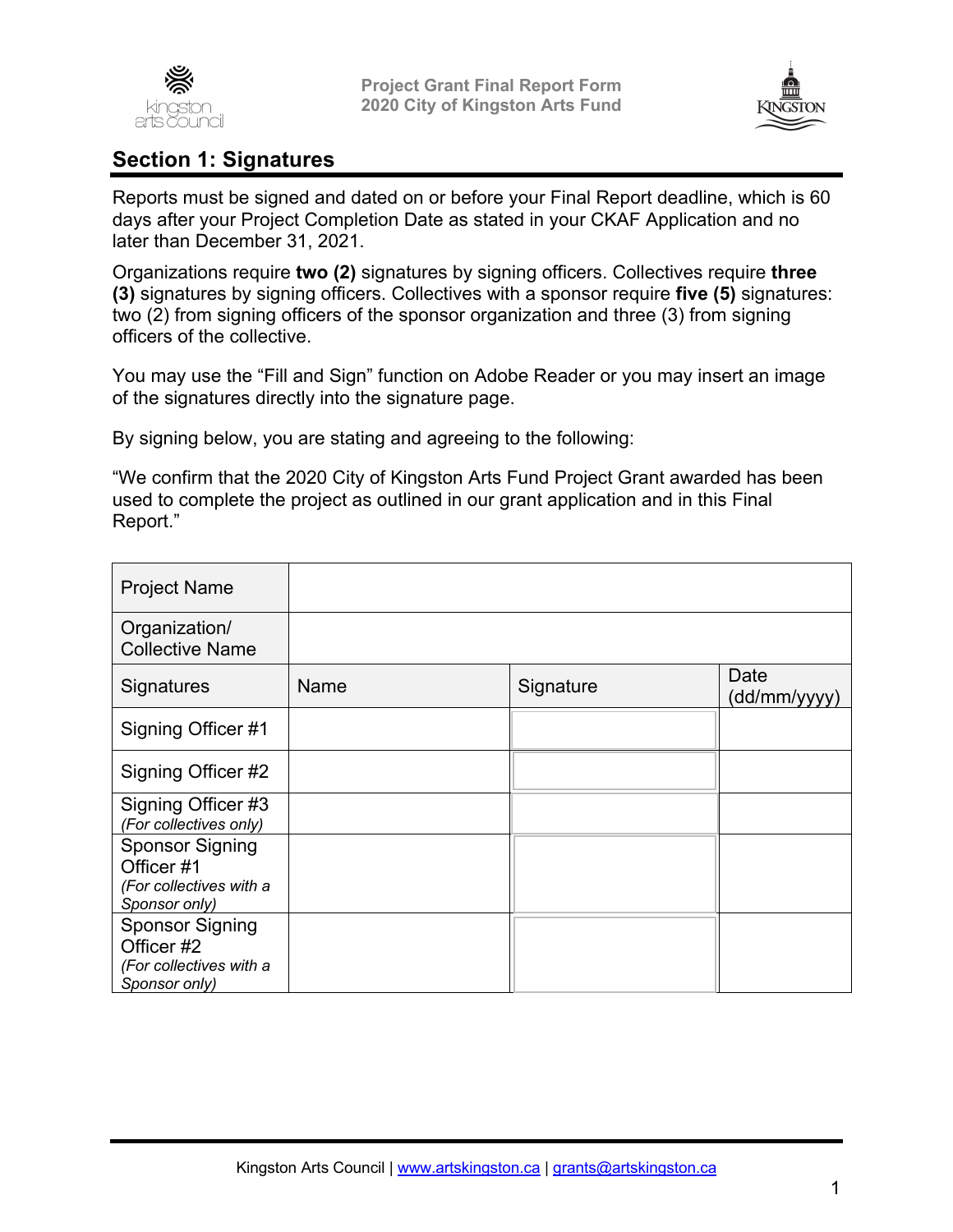



## **Section 2: Grant Recipient Information**

| Project Name:                    |  |          |  |
|----------------------------------|--|----------|--|
| Organization/Collective<br>Name: |  |          |  |
| Mailing Address:                 |  |          |  |
| <b>Contact Person:</b>           |  | Title:   |  |
| Phone:                           |  | Mobile:  |  |
| Email:                           |  | Website: |  |

*If the Organization/Collective was sponsored by another organization for the purposes of applying to the CKAF, please provide the following information:* 

| <b>Sponsor Name:</b>               |  |
|------------------------------------|--|
| <b>Sponsor Mailing</b><br>Address: |  |
| <b>Sponsor Contact</b><br>Person:  |  |

## **Section 3: Project Details**

| 1. Actual Project Statistics                                                                                             |  |  |
|--------------------------------------------------------------------------------------------------------------------------|--|--|
| <b>Project Start Date</b>                                                                                                |  |  |
| <b>Project End Date</b>                                                                                                  |  |  |
| <b>Project Completion Date</b><br>Date when all elements of the project were completed (Cannot be after<br>Dec 31, 2021) |  |  |
| Amount paid to artists (lines 3010, 3020 from the budget):                                                               |  |  |
| Number of artists paid:                                                                                                  |  |  |
| Number of audience numbers:                                                                                              |  |  |
| Number of volunteers:                                                                                                    |  |  |
| Number of volunteer hours:                                                                                               |  |  |
| Number of other participants:                                                                                            |  |  |
| Number of activities/events (performances, exhibitions,<br>screenings, readings, presentations, workshops, etc):         |  |  |
| Number of new works created:                                                                                             |  |  |

*The KAC gathers this information to report on the results of the CKAF grants, to the City of Kingston, the general public through the KAC's Annual Report, for advocacy, and for accountability purposes.*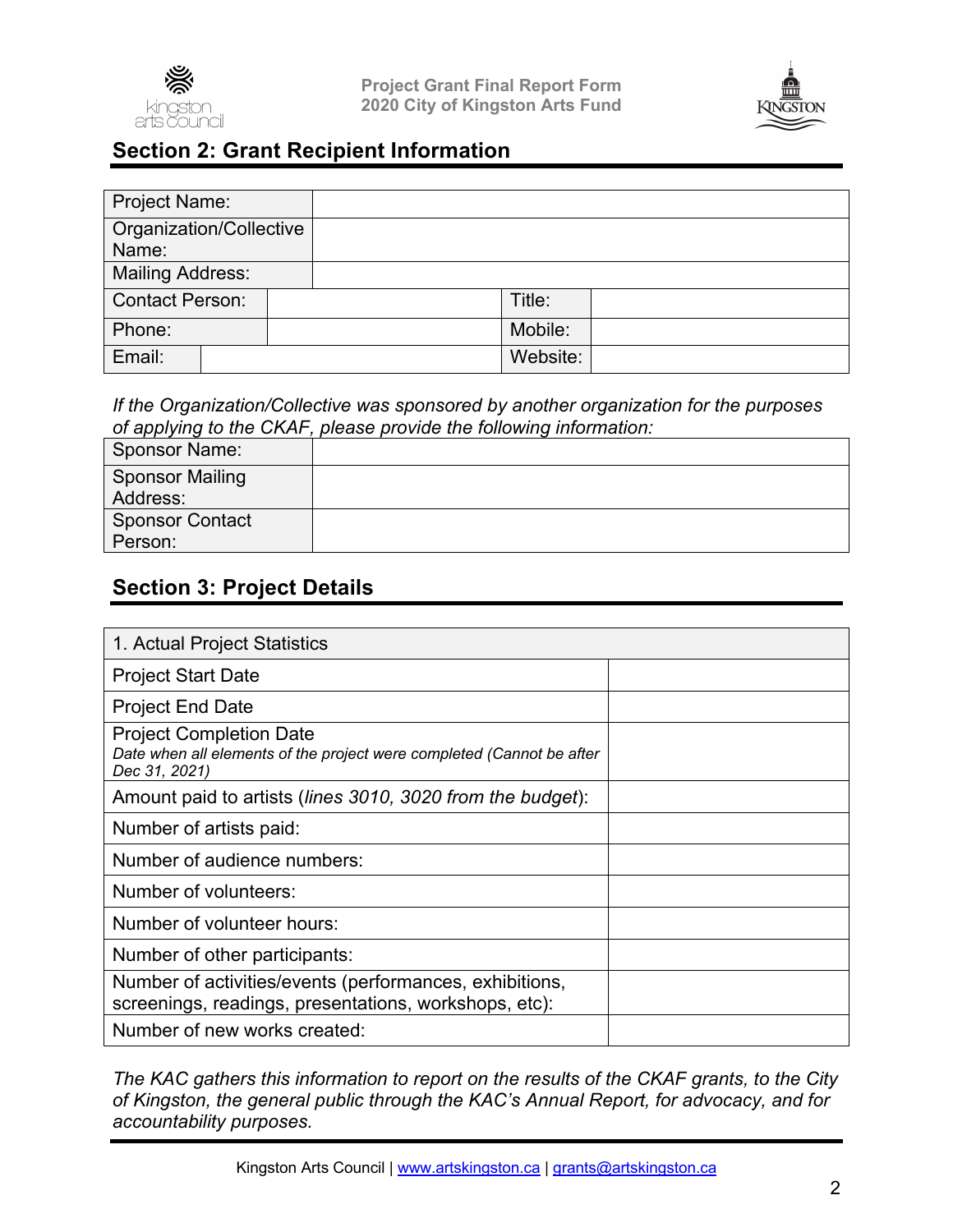



2. Provide a brief overview of the project with key dates and events.

3. List the names of key people and organizations involved in the project.

4. Outline any changes to the proposed activities from your CKAF application. How did COVID-19 impact your project?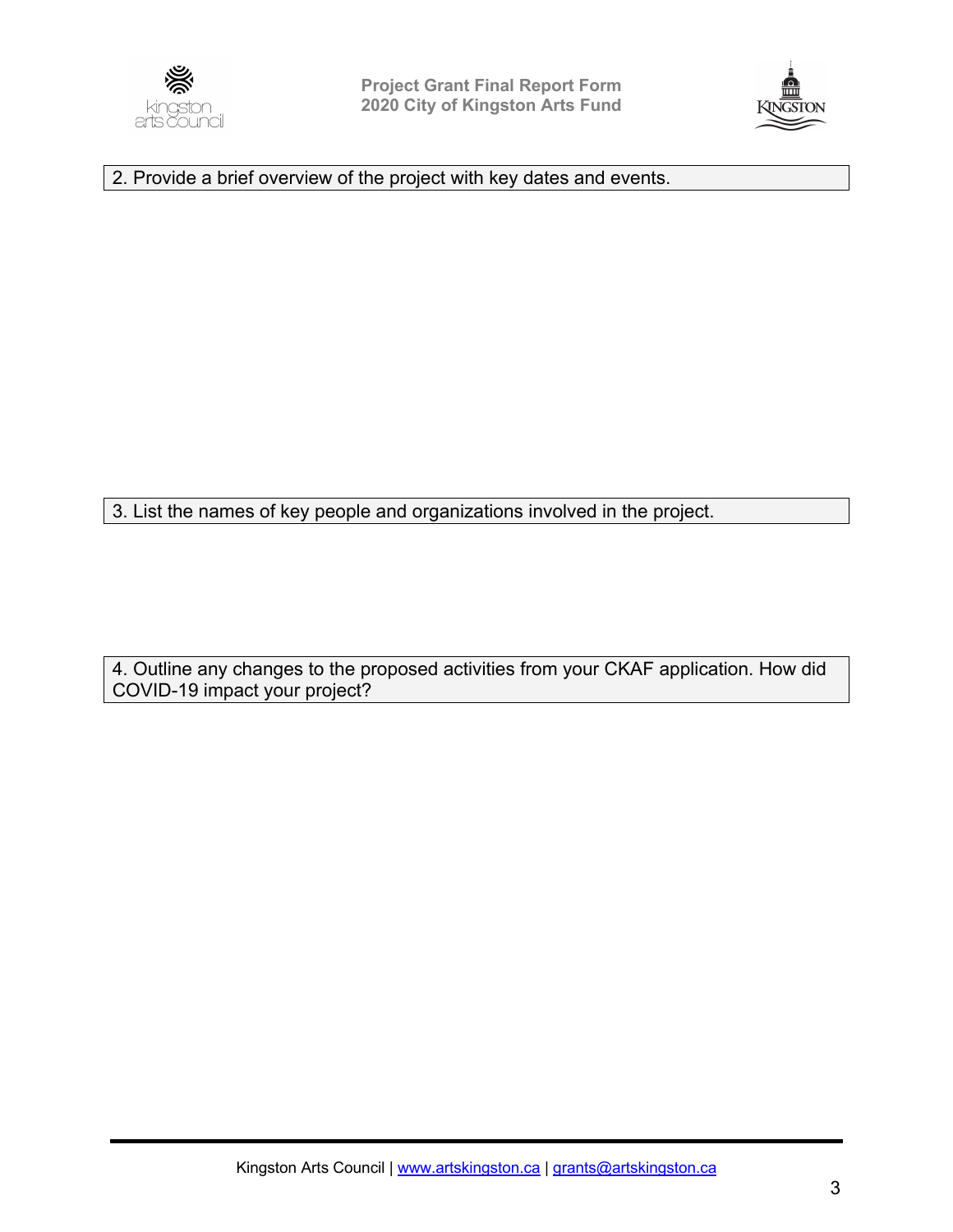



5. Explain any significant differences between estimated and actual project statistics.

6. Explain any significant differences between the Proposed Budget and the Actual Budget in your Budget Form. If there is a surplus/deficit, explain why.

7. Describe how you evaluated the success of your project and what the results were. What challenges did you face in completing this project? How did you overcome them?

### **Section 4: Impact**

8. Describe the audience and participants for your project. What was your outreach strategy?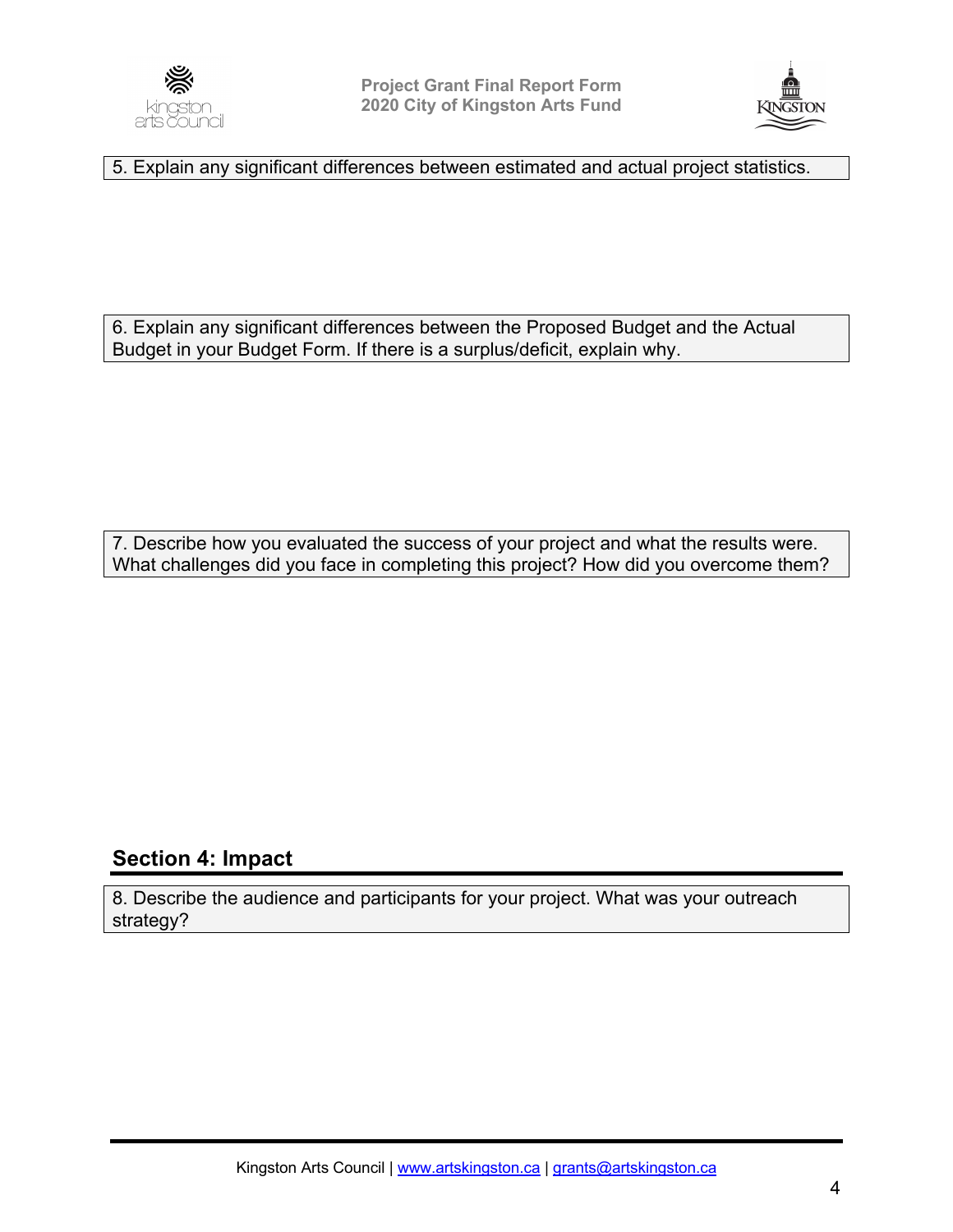



9. Describe the value of your project to the arts sector and the Kingston community. You may choose to highlight: fostering creativity within the community, enriching residents experience, engagement with the arts, stimulating economic development and tourism, and/or bringing recognition to Kingston as a centre for the arts and culture.

10. Provide 3 - 5 brief anecdotes/quotes that speak to the successes of your project. They can be from audience members, partners and/or participants. Ensure that each anecdote is attributed to an individual and provided here with their consent.